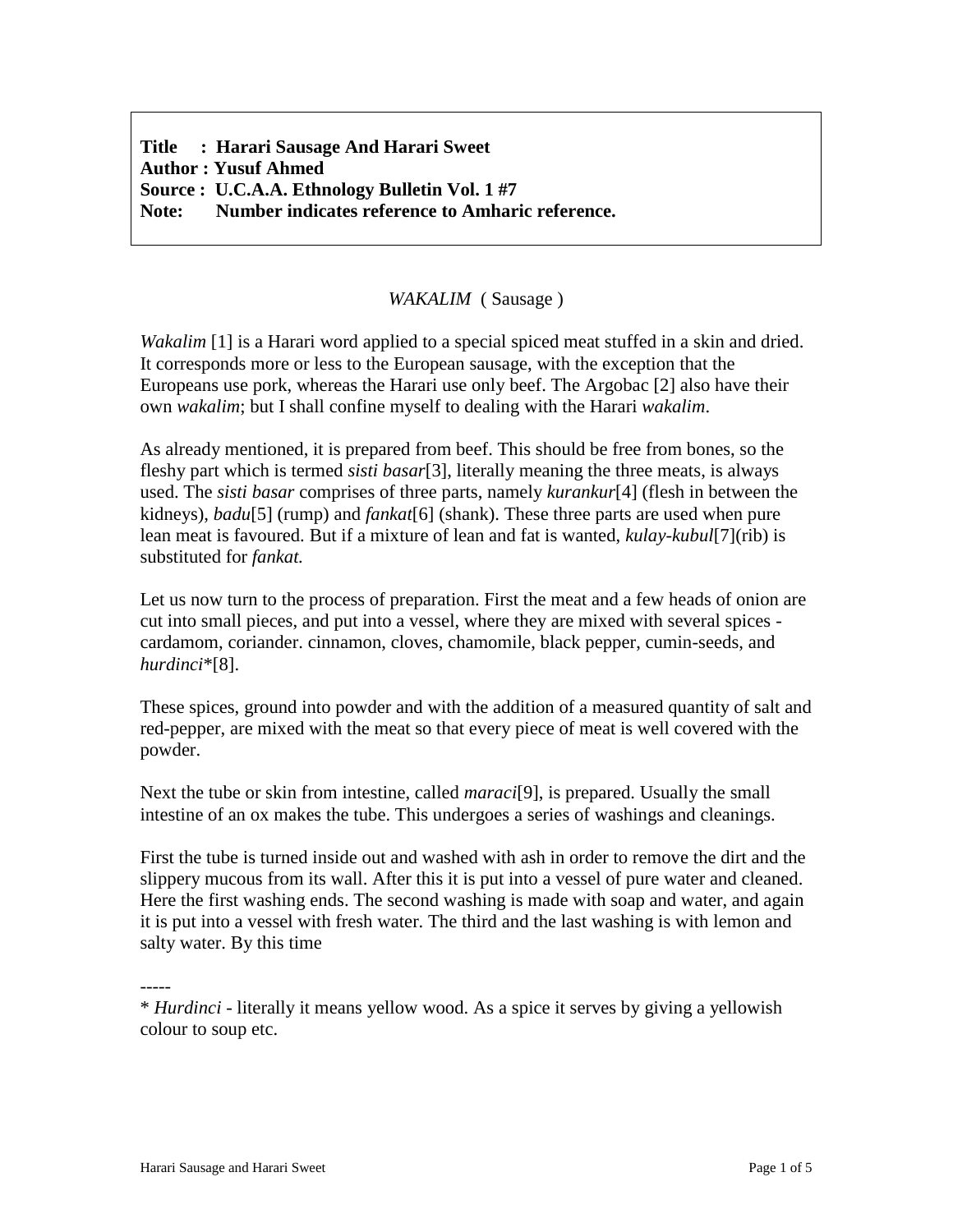the tube has become white membrane; it is turned right side out and tied at one end, blown up with the mouth and the other end tied to make a kind of bladder.

This inflation causes the tube to coil automatically. It is twisted around a cane and exposed to the sun to dry for about one hour.

After the skin is completely dry it is cut into small pieces of about 9 inches long, which is the length of an average *wakalim*. Then the spiced meat is forced into the tube with the finger; when the skin is quite full it is bent into a U-shape, and the two ends are twisted together to form a closing. Sometimes while the meat is being inserted, the tube breaks due to old age or to too much drying. To avoid this the tubes are usually damped beforehand by inserting them into the meat.

When all the meat has been used up and the *wakalim* are ready, they are taken to the kitchen and strung on a rope stretched a little way above the hearth so that they receive only the heat and not the direct flame, otherwise the tube will crack. When sufficiently warm the tubes are pricked here and there. After some time moisture oozes from them and falls drop by drop.

This process of drying the *wakalim* does not end in one day. It has to be repeated for three or four days. Usually they are brought to the kitchen when the fire is set for the preparation of lunch or dinner, and taken back after that, or else the kitchen is locked. These precautions are necessary as the young people love *wakalim*, and would never miss the opportunity to steal one or two, especially during a marriage feast.

Now the *wakalim* which has passed the stage of drying is ready to be eaten. It is eaten either cooked or uncooked. If it is for an official meal it is dipped into a dish of soup and cooked for a few minutes. But if not an official meal it may be roasted or taken raw. The young people prefer it uncooked.

It is believed that the *wakalim* can keep for a long time, at least for several months, provided proper care it taken of it. Firstly to avoid dampness it is advisable to hang it on a rope. Secondly it should be carried to the kitchen and smoked once every one or two weeks. This action prevents it from spoiling. Consequently it will keep for a long time. It is for this reason that *wakalim* is considered as the best provision for pilgrims who go to the *hagg*[10].

Lastly. it should be made clear that *wakalim* is not an every-day food, but is prepared or served on notable occasions. such as the marriage feast,  $\text{Ramadan}[11]$  fast,  $\text{Arafaf}[12]$ feast and for the pilgrims. It is essential at a marriage feast when it is prepared in large quantity. At every meal to which the bride is invited some *wakalim* as a customary rule should be offered. Also it is impossible to think of a meal that is sent, as is the custom, to the newly-married pair, without a few *wakalim* added as a compliment.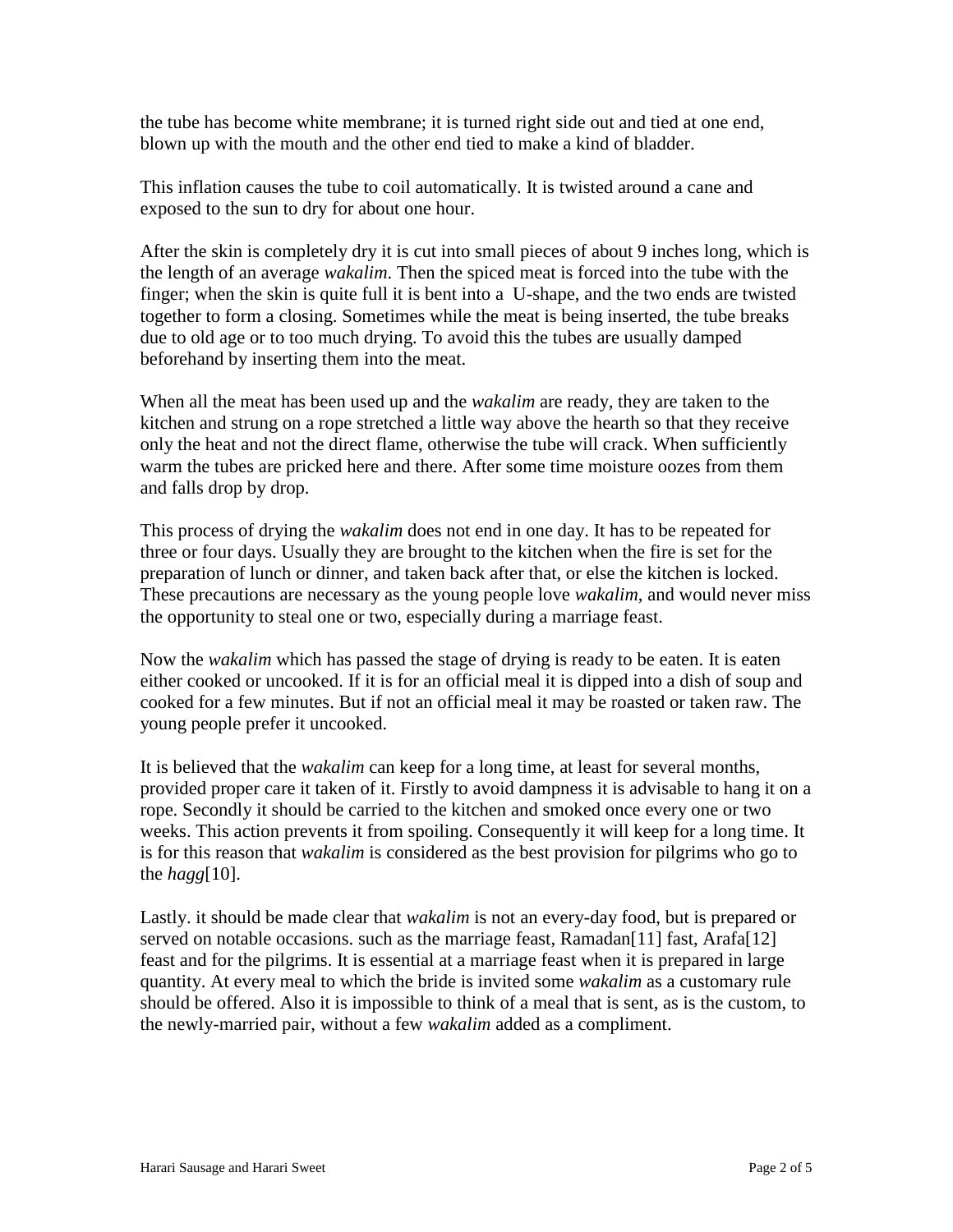- 1 ወቃሲም ፡
- 2 አርጉባች ፡
- 3 ሺአኸት : በሰር ፡
- 4 ቁሪንቁር:
- $5$   $04$
- 6 ፈንቃዋ:
- $7$   $\text{tr }$   $\text{Re }$   $\cdot$   $\text{Re }$   $\cdot$
- 8 ሐ. C.R. ንጪ.
- $900LQ$ :
- 10 ሐጅ.
- 11 LODS7
- 12 አሬፋ፡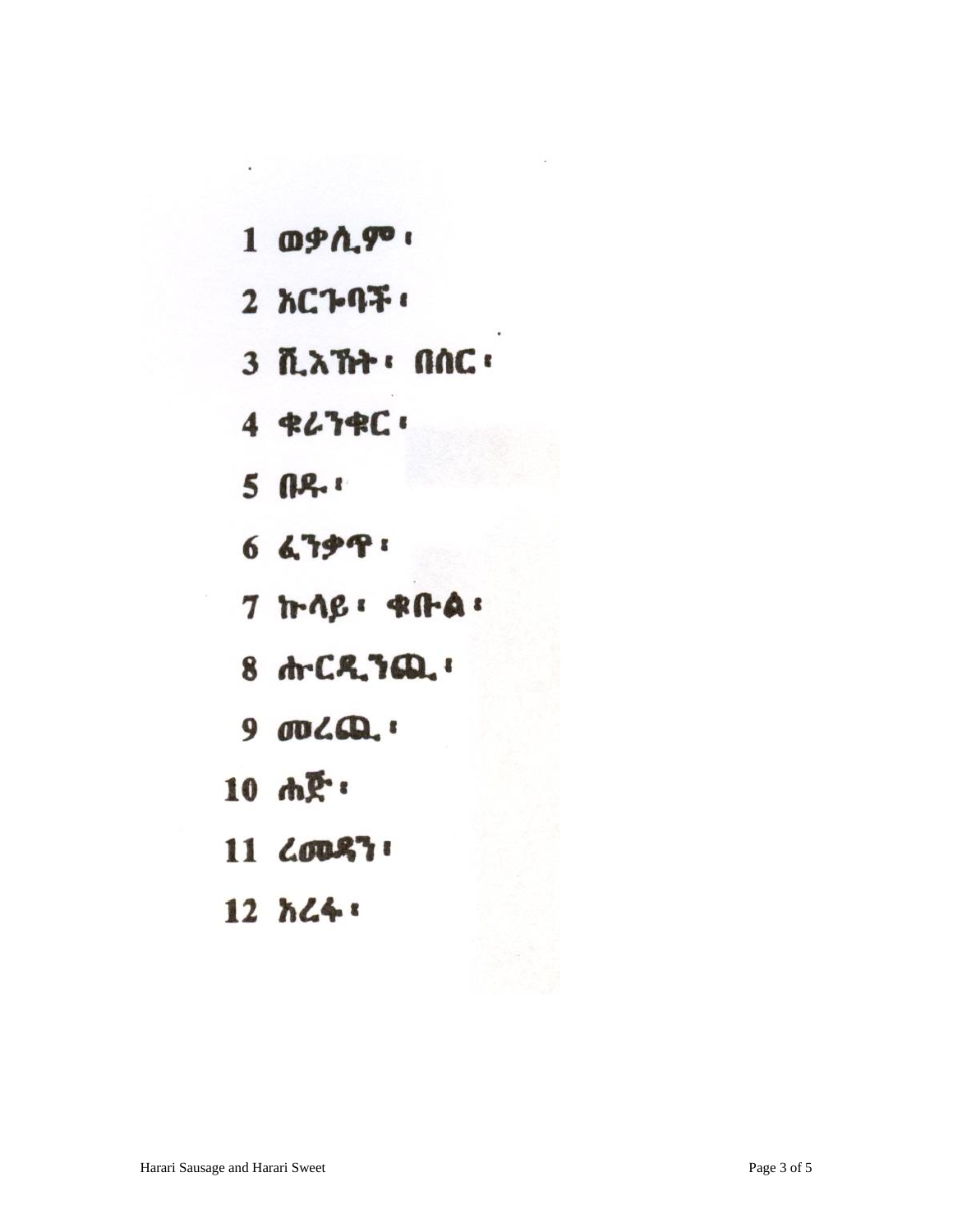## MUTABBAK

*Mutabbak*[1] is a small round sweet made of sesame seed and honey. It is usually prepared for a marriage feast, when it is provided by the bride's parents and for *kalammasbar*\*.[2] But now some people, mostly Arabs, have begun to sell it as a sweet under the name of *mugalga*l.[3]

The process of its preparation as practiced by the Harari is as follows.

First the sesame-seed (*sallit*[4]) is washed with water and broken into halves in a mortar. Then it is taken out and exposed to dry in the sun. It is rubbed between the hands to separate its husk from the seed. When the husk has been removed the seed is roasted in a pan, and again cleaned of any remaining husk. What remains now is the pure sesame.

A mixture of honey with beeswax (*gaga*[5]) in the proportion of 2:1, and water is put into copper dish on a fire. The whole is stirred with a wooden stick until it is boiling, when it is taken off the fire and transferred into a large wooden bowl, in which the sesame has been put. Here it is again stirred with two sticks until well mixed, when it is worked into large balls.

These large balls are passed to the women who have already washed their hands in preparation for this next process which is squeezing the large balls down to their proper size of about one inch in diameter. When finished the sweets are placed in rows on a large plate called *lemat*\*\*[6]. They are still rather soft but after a time they harden. The quality of the *mutabbak* is determined by the hardness. The less the honey the harder the sweet and therefore the poorer the quality.

Some people use a mixture of honey and sugar, which results in a hard sweet such as when only a little honey is used.

\* Kalam-masbar - a social occasion celebrated on the competition of the study of the Koran, either by a boy or a girl, and for the commemoration of which a large feast is held. But nowadays this custom is becoming less frequent.

\*\* Lemat - a large flat plate made of coloured raffia.